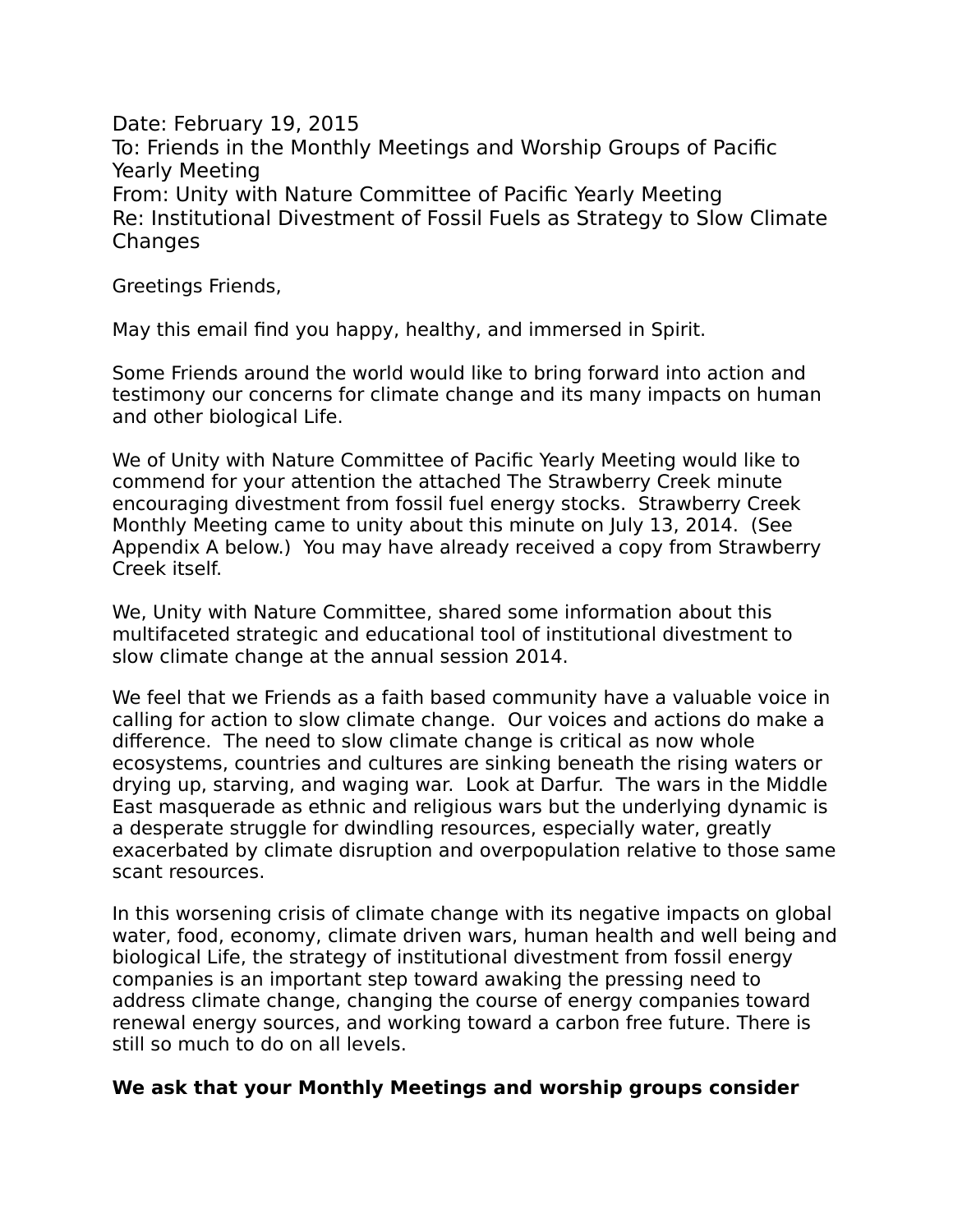## **divesting the top 200 of your institutional holdings of fossil fuel energy stocks within the next five years and declare that you have done so in the wider community of Friends.**

PacYM's Unity with Nature Committee [UwN] would be happy to provide speakers, video suggestions and other resources. Please contact us if you are interested. We particularly especially recommend the 350.org and the gofossilfree.org websites for more information and some good ideas about the basic strategy.

A fossil fuel divestment minute would hopefully include these two basic points:

- We, the **Monthly Meeting agree to divest all our fossil fuel** energy investments (practically speaking the top 200 companies) within five years.
- We suggest to other Friends organizations to consider doing the same and would welcome similar declarations.

Additionally, it could contain two other points,

- We suggest to individuals to consider their own portfolios of investment and would welcome similar declarations.
- We thank Friends Fiduciary for having a fossil-free Green Fund and suggest that Friends Fiduciary become entirely fossil-free.

Please print out this letter and distribute it in your meeting. We would be very interested to hear what you are discerning about climate change action and this divestment strategy.

In the Light that is all around us,

Catya de Neergaard

On behalf of Unity with Nature Committee co-clerks Catya de Neergaard and Muriel Strand

## Appendix A – Strawberry Creek's Divestment Minute

Minute on Climate Change and Divestment from Fossil Fuels

Climate change is a real and urgent threat to humanity's current way of life. As Quakers, we see it as imperative that governments must take immediate action to curb climate change. When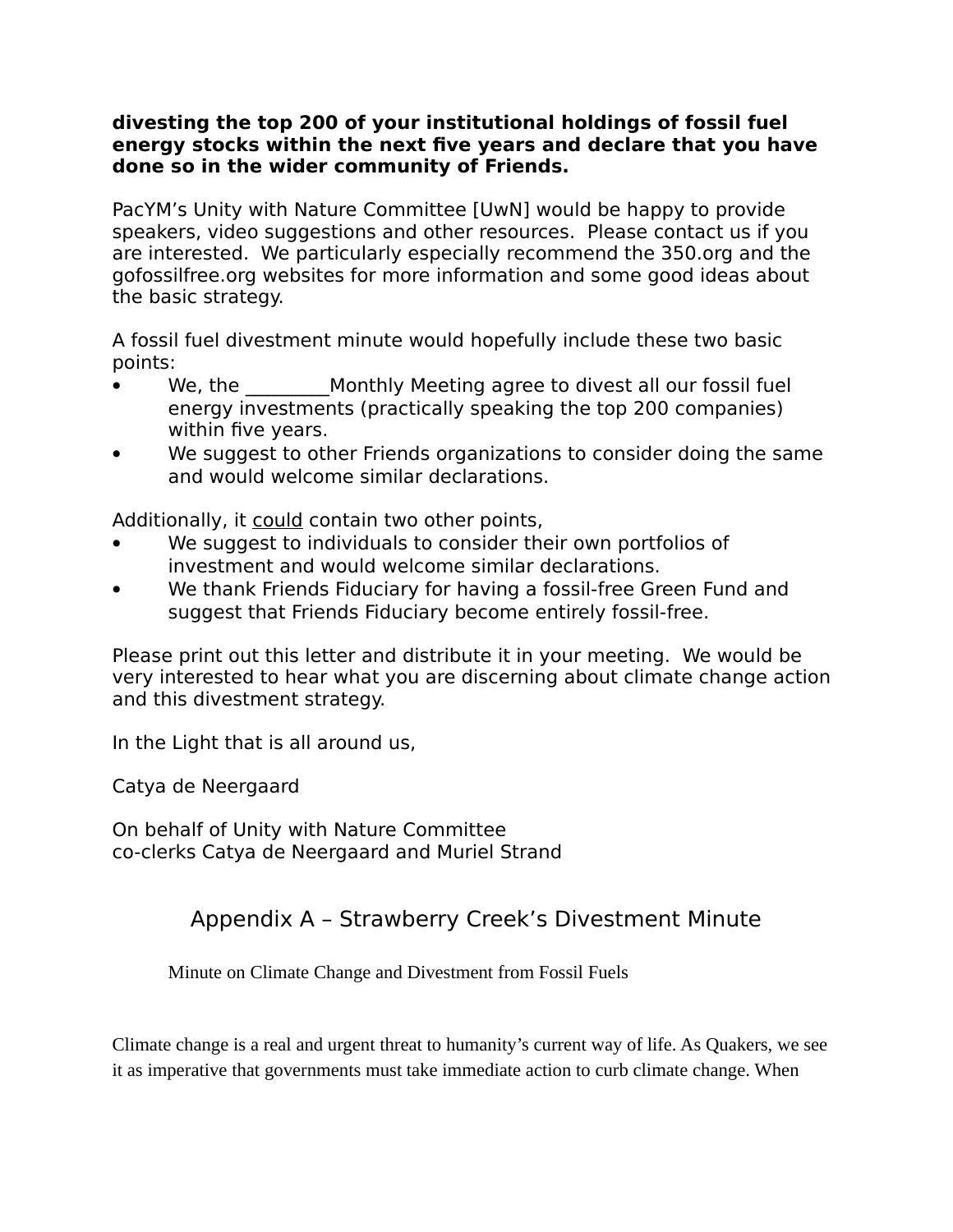governments are unwilling to take swift action, then we turn to divestment as a way to make our concerns heard.

Divestment from fossil fuel stocks calls for a halt in profiting from the destruction of the earth that fossil fuel emissions create. Divesting is congruent with our testimonies of peace, equality, community, and simplicity since climate change will sow the seeds of war, poverty, and injustice.

While Strawberry Creek holds no stock of any kind, we recommend the divestment of fossil fuel stocks or funds by all Quaker bodies, including Friends Fiduciary, and we commit to not buying any fossil fuel stocks and funds in the future.

Fossil fuel companies have not been responsive quickly enough to shareholder advocacy and they make clear that they will keep on taking oil, gas and coal from the earth, even if it warms the earth more than two degrees centigrade, arise that scientists have agreed we must not go above. We applaud Friends Fiduciary for recently establishing a green fund, but we request that they divest from all fossil fuels in their portfolio.

Divestment makes way for reinvestment in green, sustainable energy causes and in thriving local economies. We recognize that our lifestyle contributes to climate change any time we consume fossil fuels. While we are all currently dependent on fossil fuels, we hope to see more affordable, efficient choices in the future to use water, wind and solar energy to power our lives. We would like fossil fuel companies to stop blocking legislation that would slow climate change, to stop receiving governmental subsidies, and to become transparent in their funding of political candidates.

Strawberry Creek Monthly Meeting approved an Earthcare testimony in 2010 which reinforced our commitment to stewardship of the earth. In part it says, "We feel a sense of urgency to bring our lives into right relationship with the community of life on earth. We are called to be faithful to continuing revelation in these matters…"

We urge Meetings and other Quaker bodies to divest as a needed tactic in an effort to contain climate change.